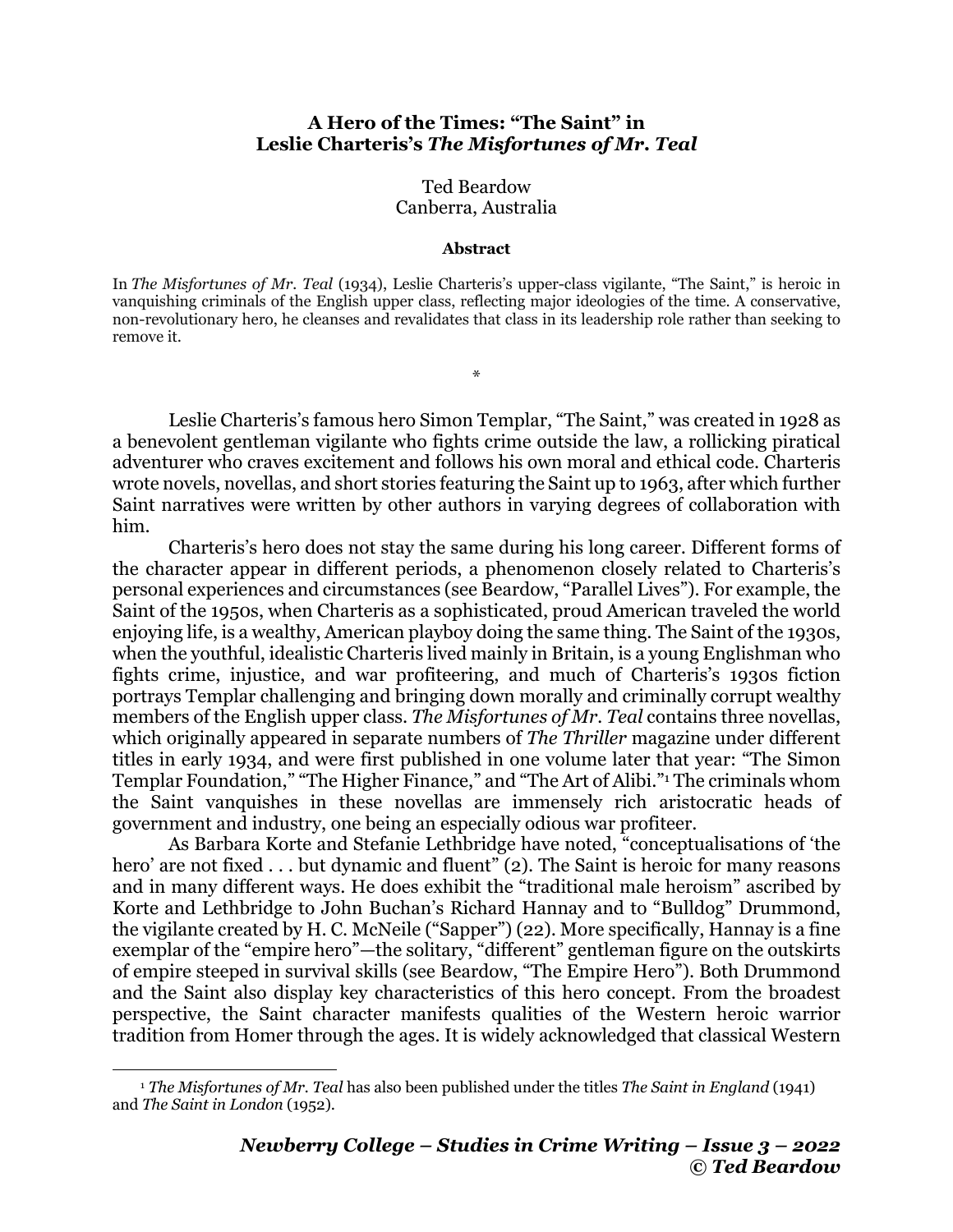concepts of the hero inform perceptions of heroism in the modern world (see Carroll, *The Western Dreaming* and Kendrick, *The Heroic Ideal*), and the Saint is part of this tradition; like Achilles he is "larger, stronger, brighter than normal humans" (Carroll 76), and like the classical hero he is "skilled in war, counsel, and strategy" (Adkins 36). He has a great "name," is wealthy, and has the cleverness, eloquence, and wit of Odysseus. He is frequently represented in Charteris's fiction as the medieval exemplar of the Western hero: the knight-errant, a refined, shining figure righting wrongs and defending the weak according to his moral code. The Western warrior tradition can be seen in most thriller heroes; Glyn White has noted "the idea that war was a character-forming arena for heroism current in the genre of the thriller since the late 1910s," using as examples both McNeile's "Bulldog" Drummond and the well-known Biggles character created by W. E. Johns (260).

In 1930s Britain, however, a set of circumstances peculiar to the era also helped shape readers' perception of Simon Templar's heroism. This essay will argue that the defeat by the Saint of the aristocratic, upper-class evildoers portrayed in the three novellas of *The Misfortunes of Mr. Teal*, accompanied by strong denigration and comical mockery of the established leadership order they represent, validated major ideologies within the contemporaneous political and social environment of British society, and was thus highly conducive to readers of the book perceiving its vigilante protagonist as a hero. But it will also be argued that the inherent upper-class standing of the Saint himself, supplemented by a range of subtle qualifications in the text's derogation of established authority and in its aversion to war, define him as an ultimately non-revolutionary, conservative hero who seeks to cleanse and redeem, rather than destroy, the established order—and that these circumstances, far from detracting from his heroic standing, enhance it through further, more specific ideological perceptions of government and society in Britain at the time.

In most of Charteris's 1930s fiction, the whole upper level of society, including aristocrats, public school men, politicians, senior government bureaucrats, and powerful and ruthless corporate businessmen, is portrayed as riddled with incompetence and corruption that runs the gamut from useless stupidity to criminality, war-mongering fascism, and utter evil. The political and social environment in which this fiction emerged was dominated by the Depression (the Slump), which began with the Wall Street crash of 1929. While there was considerable regional variation in unemployment, and much of the decade saw growing living standards and increasing levels of prosperity (Stevenson and Cook ch.1; Pugh 96-97), in the early years in particular Slump-related problems and the way the National Government approached them caused a great deal of social and political unrest among the middle and upper classes as well as the working class, with both an increase in Leftist sentiment and the birth of the British Union of Fascists. The social protest literature of the 1930s focused on the suffering of the people. Three prominent examples are Walter Greenwood's *Love on the Dole* (1933) and George Orwell's *Down and Out in Paris and London* (1933) and *The Road to Wigan Pier* (1937), the last becoming one of the best-known books of the period.

Many, especially much of the educated younger generation that included the young Leslie Charteris, felt that society's problems, including the calamity of the Great War, had come about because useless elected governments had been dominated by incompetent old men within the upper, traditional governing class (Harvey 152; Orwell, *The Road* 140; Goldring 46). Ross McKibbin provides a useful description of the English upper class relevant to the period: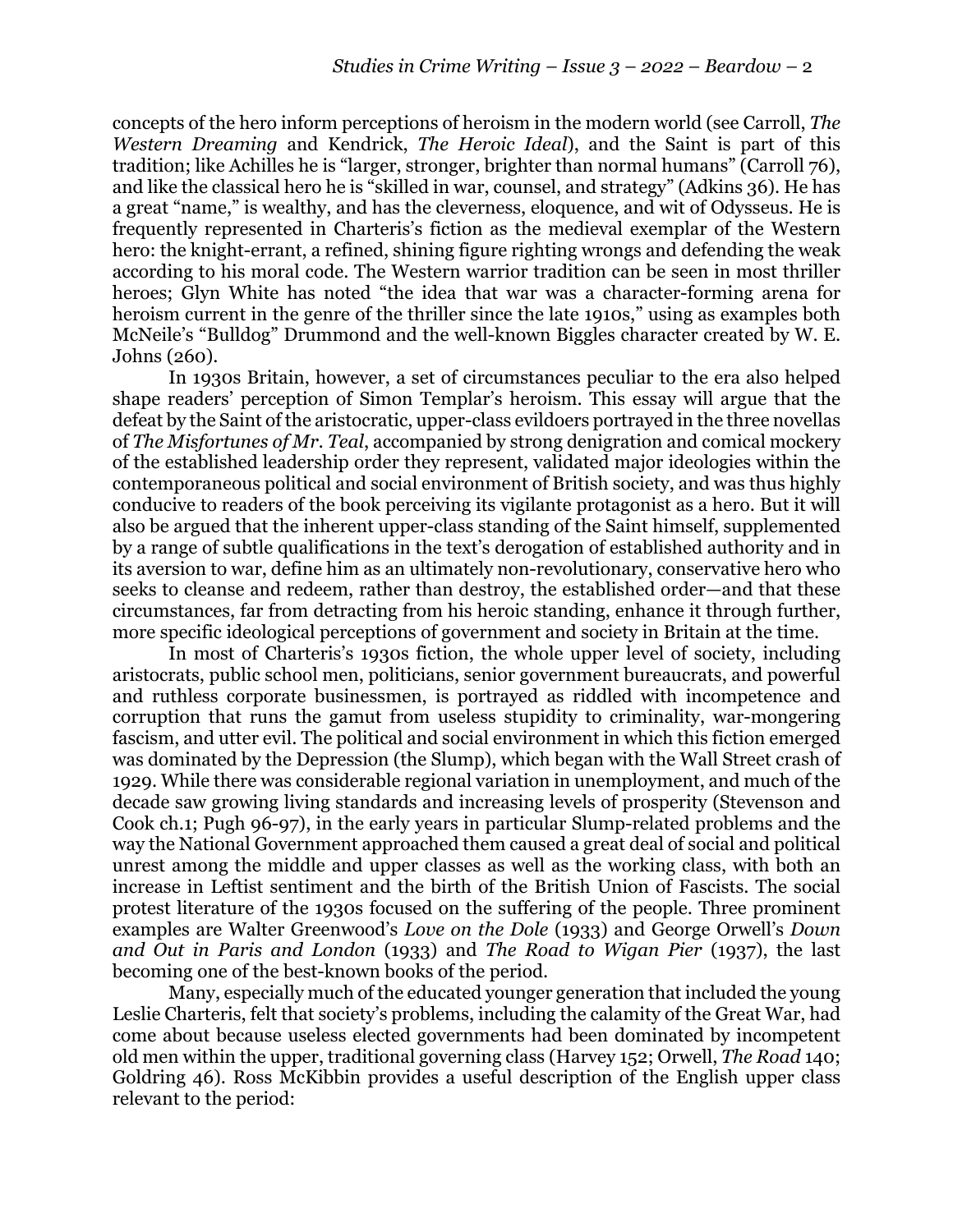the members of the extended royal family and senior functionaries of the court, the old aristocracy, the political elites attached to the peerage by birth, marriage, or social affiliation, a good part of the gentry, many of the very wealthy and a few who were none of these but who had achieved rapid social ascent one way or another. (*Classes and Cultures* 2)

A strong anti-war movement also developed, highlighted by prominent public expression and popular literary works, such as Erich Maria Remarque's famous novel *All Quiet on the Western Front* (1929) and many others, during the late 1920s phenomenon known as "the warbook boom." While the prevention of war was the focus of anti-war feeling, popular antipathy centred in particular on those believed to be war-profiteering arms merchants and industrialists, a perception strongly promulgated in H. C. Engelbrecht and F. C. Hanighen's 1934 best-seller *Merchants of Death.* This book convincingly argues that major arms suppliers developed monopolistic and extremely lucrative positions within national economies by claiming special, patriotic relationships with governments of the countries in which they operated. In the interwar period widespread antipathy to such figures, believed to have helped bring about the conflict, generated a general popular distaste for wealthy businessmen or government officials (see Grandy ch. 2) and "profiteers," often seen as the *nouveaux riches* of the 1920s, which included industrialists and speculators (McKibbin, *Classes and Cultures* 54). Manipulative, unscrupulous profiteers were believed to be able to buy their way into powerful circles through their wealth and influence, and were often directly associated with the traditional governing class.

*The Misfortunes of Mr. Teal* strongly reflects the political and social ideologies of the day. The wealthy, powerful senior government officials and business magnates targeted by the Saint are depicted both as ruthless criminals and as typical of those seen as having caused a generation's suffering through war and economic depression. In the first novella, "The Simon Templar Foundation," Templar's enemies are Lord Iveldown— "one of those permanent Government officials who do actually run the country" (36) and various other prominent persons in government and society, who have been involved in corrupt arms supply dealings and are willing, for personal profit, to support efforts to create war. The Saint extorts money from the perpetrators in exchange for the evidence of their wrongdoing, using it to set up a foundation to aid the families of war casualties and promote peace.

The retribution that men in positions like those of Iveldown and his associates are made to endure by the Saint was satisfying and reassuring to 1930s readers, validating their ideological perceptions and confirming Templar as heroic. The novella's narrator reinforces this through derogatory comments about the "public school code" and the deviousness of politicians (66, 36). Iveldown is an odious personage; he is unhealthily fat; pompous, false, and indirect in speech; and weak and cowardly in that he employs others to do his criminal work at a distance. Templar's stature is heightened by Iveldown's cowardice and venality, which stand in contrast to and highlight the Saint's antithetical qualities: fit, strong, brave, and generous, and promoting the welfare of society rather than corruptly exploiting it.

As the title of the three-novella collection suggests, an important part is played in "The Simon Templar Foundation," and in the other two novellas, by the unrewarded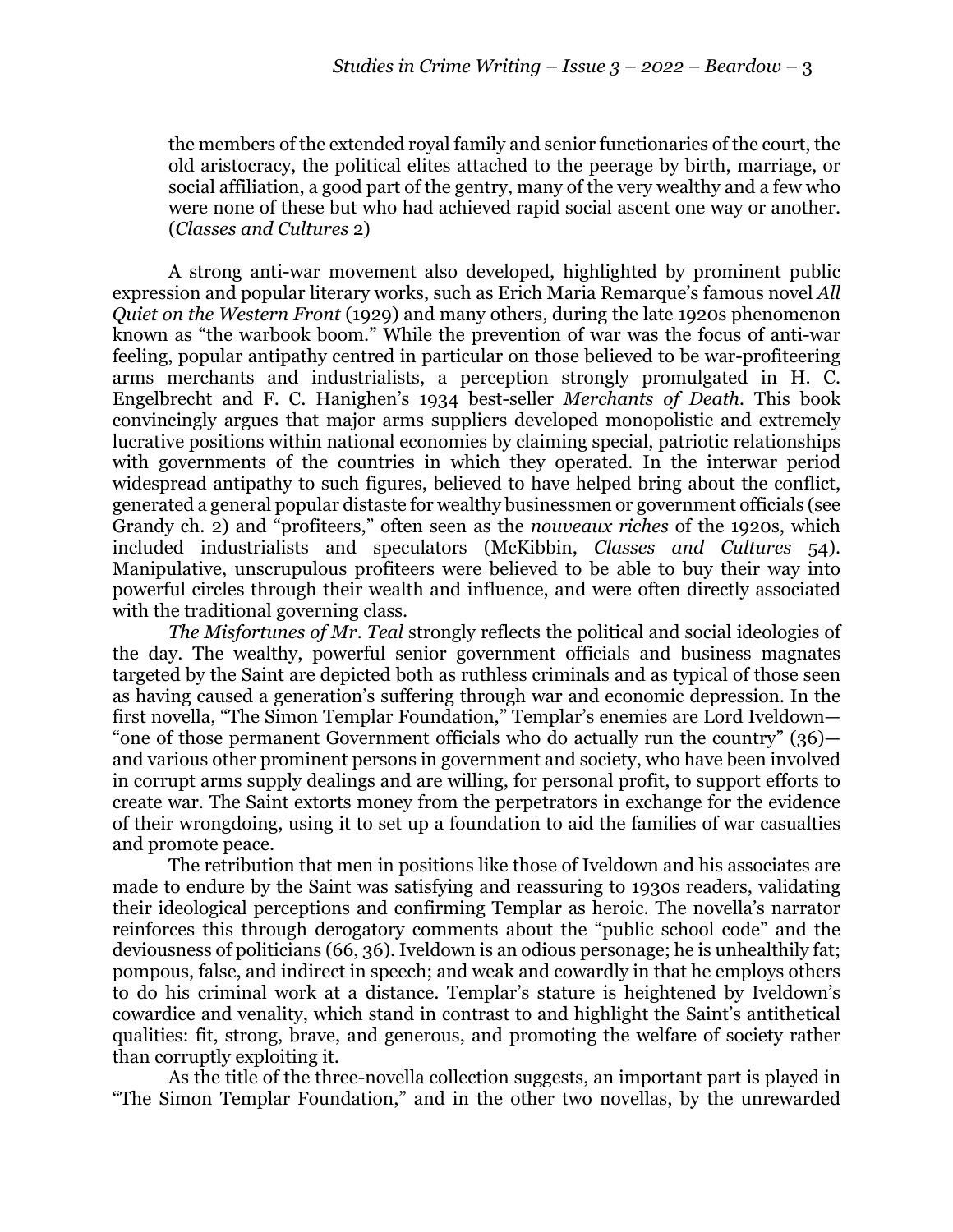efforts of Scotland Yard's Chief Inspector Claud Eustace Teal to apprehend the Saint. The Teal character reflects, in broad terms, a figure widely seen in English crime fiction: the honest, ploddingly competent policeman who is outshone by the brilliant amateur. The Saint is Teal's *bête noire*; throughout much of Charteris's 1930s fiction, Teal attempts to arrest and charge him but is always thwarted. Templar taunts him unmercifully, makes jokes at his expense, and constantly outwits him. Teal wears a bowler hat, has a pink, chubby face and is originally working class; one of the character's functions, like that of the Saint's unintelligent but fiercely loyal American gunman follower Hoppy Uniatz, is to accentuate the Saint's heroic stature through contrast with his own struggling efforts and comical behavior.

Teal, however, also represents what might be termed the executive arm or mechanism of the State, which is supposed to be led and guided wisely by its leaders. In "The Simon Templar Foundation," Teal is confused; neither the Saint, who wishes to exert his own justice and retribution, nor Iveldown and his associates, who fear their crimes will be revealed, will assist him. The hapless Inspector is a metaphor for a struggling, confused society and powerless State led astray by leadership betrayal (104, 106). In almost all of Charteris's fiction where Teal appears, he can only function efficiently when the Saint allows him to, gives him the information he needs, or otherwise facilitates his actions. In effect, where the State fails—both in terms of its traditional leadership and in terms of its executive arm—the Saint steps in to restore justice and stability. At a time of national depression and loss of confidence in traditional government authority, his standing as a hero is once again affirmed.

The First World War is a central element in the novella. War is an important factor in much crime fiction of the period and beyond; a recent analysis of the impact of war on the work of Agatha Christie has noted that "detective fiction is a rich resource for investigating the social, psychological, and political concerns that inflect cultural and literary memorializing of war" (Mills and Bernthal iii). More specifically, Sarah Trott's analysis of hard-boiled crime fiction as "war noir" sees Chandler's Philip Marlowe as a "traumatised veteran of war" (x), and the War looms largely in the very popular 1920s and 1930s "Bulldog" Drummond novels of H. C. McNeile mentioned earlier. The vigilante Drummond is an aggressive former soldier; as Christopher Doyle has pointed out, "what especially distinguishes the Bulldog Drummond series is an intimate and inherent engagement with the legacy of the First World War and its resultant cultural and economic legacy" (39).

In "The Simon Templar Foundation," the War created the opportunities for the corruption of Iveldown and his associates and the undermining of proper and just government. An attempt on the Saint's life is made by "a military-looking man" (16), and the conflict is the reason for the Foundation itself, which Templar will set up to "be devoted to the care and comfort of men maimed and crippled in war, to helping the wives and children of men killed in war, and to the endowment of any cause which has a chance of doing something to promote peace in the future" (42). The text conflates Iveldown's malignant nature with the horror of the War, as Templar reiterates both the physical cost in lives of Iveldown's treachery and the humane need for the Foundation (41-42). Templar's comments and his efforts to promote peace at the expense of Iveldown and his cronies were comforting for readers, reaffirming contemporaneous ideologies about those responsible for the War and again defining Templar's actions as heroic.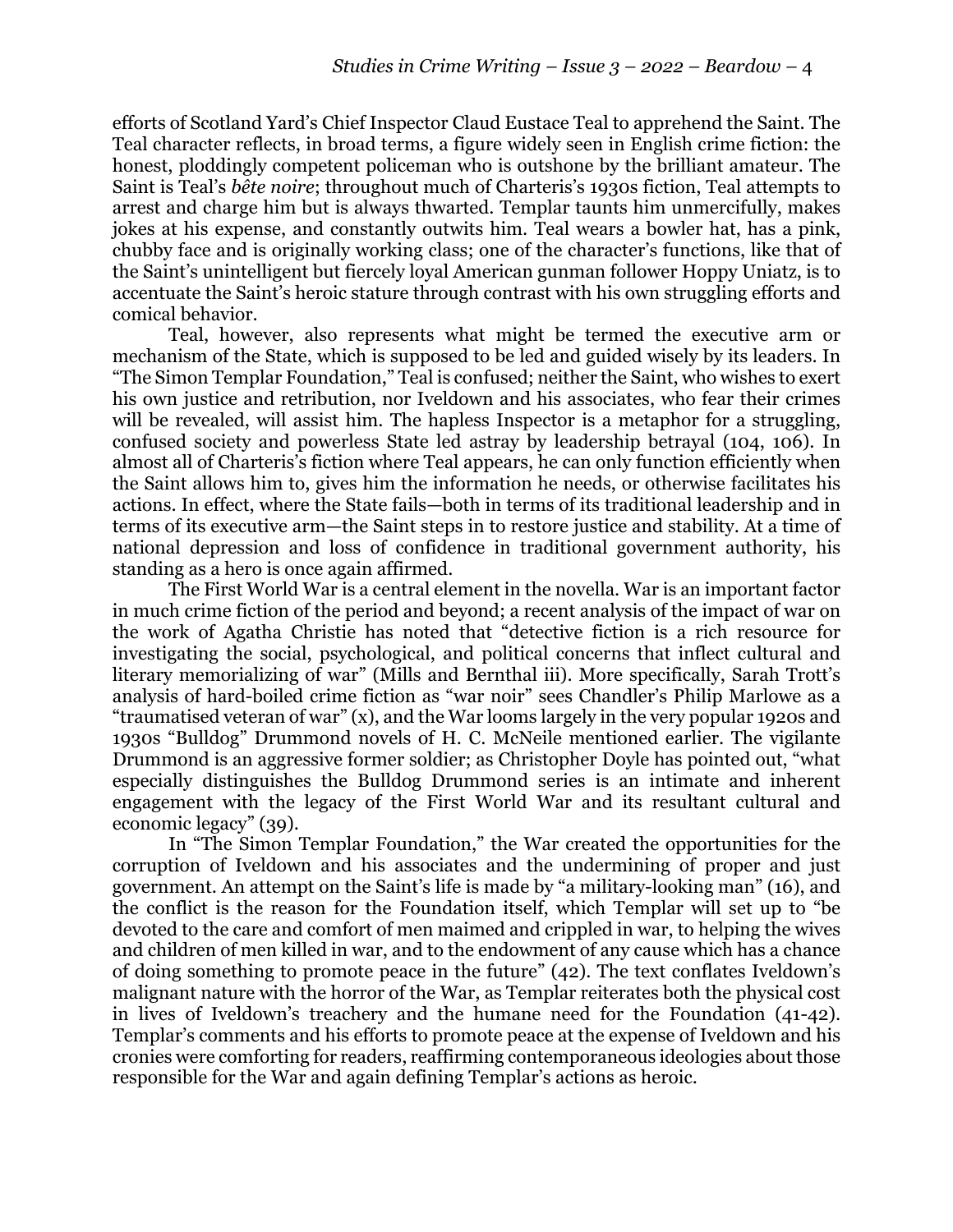In "The Higher Finance," the Saint's adversary is "one of the richest men in Europe" (141), Ivar Nordsten, who wishes to forge gilt-edged securities to enable him to control the world's supply of paper. His brother, rescued and guided by the Saint after imprisonment by Nordsten, impersonates Nordsten to run his business honestly, and provides the Saint with an alibi for his activities.

Again the villain is an enormously wealthy and powerful figure who is made accountable for his transgressions. Templar not only presides over the death of the criminal perpetrator, but generates a huge force for good in the world in that the new Nordsten will run his global enterprise honorably and fairly. Such an outcome was reassuring for contemporaneous readers, and the Saint's achievements make him heroic.

War, if less directly, and economic depression also make themselves felt in this novella. The caretaker of Templar's Weybridge mansion, Orace, is clearly an ex-soldier.2 He greets a woman being sheltered by the Saint "as if he were addressing a dumb recruit on a parade-ground" (143). Gruff in speech and afflicted with a limp, he very much fits the mold of a wounded soldier still intensely loyal in civilian life to his former officer, linking Templar to the bravery and sacrifice of the country's fighting men. But more broadly, all is not well in England; the introductory pages of the novella, where the Saint and his follower Hoppy bemoan the monotony and insipidity of London nightlife, are discernibly redolent of the phenomenon noted by Sarah Trott for film noir: a "darkening" of American and German society respectively after the Second and First World Wars, where German society was seen by philosophers and sociologists as hollow, directionless and bland (xiii). The wider context of all the novellas in "The Misfortunes of Mr. Teal," with betrayal and corruption at the highest levels, hints at the kind of urban phenomenon Trott identifies in Chandler's work: a "location that smacks of corruption, vice and postwar disillusionment" (xi). The socially bleak environment represents a destitute England, sunk in malaise and economic decline. The narrator links the dreary, depressing evening with government, indicating the situation is the result of "legislators" (114), implicitly the same generation of traditional leaders whose incompetence led to both the catastrophe of the First World War and the Slump. The heroic Saint remains unaffected by and distinct from such enervating influences, his mission being to rectify the wrongs brought about by them.

Chief Inspector Teal is again in this novella primarily a figure of fun, and also flounders with multiple impersonations that occur within it. Teal's floundering and stumbling with identities and his inability to understand what is happening can be seen as the inability of formal authority and government to manage and deal with a society where legitimate identity and concepts of truth, trust, and stability have become transitory and without substance—until they are heroically reestablished by the Saint.

The third novella, "The Art of Alibi," sees the Saint battle Sir Hugo Renway, a "Justice of the Peace and a permanent official of the Treasury" (232), who is planning a huge robbery of gold bullion using a submarine and an airplane and who tries to frame Templar for murder. The familiar pattern again emerges in a government official who has betrayed public trust. The Saint makes it clear he was initially suspicious of Renway because he was the type of man who would wear a top hat and spats (235), and government officials are ruthlessly ridiculed by the narrator as good-for-nothing, useless

<sup>2</sup> In the first Saint novel, *Meet the Tiger* (1928), Orace is described as having been "a Sergeant of Marines, [who] had received a German bullet in his right hip at Zeebrugge" (10).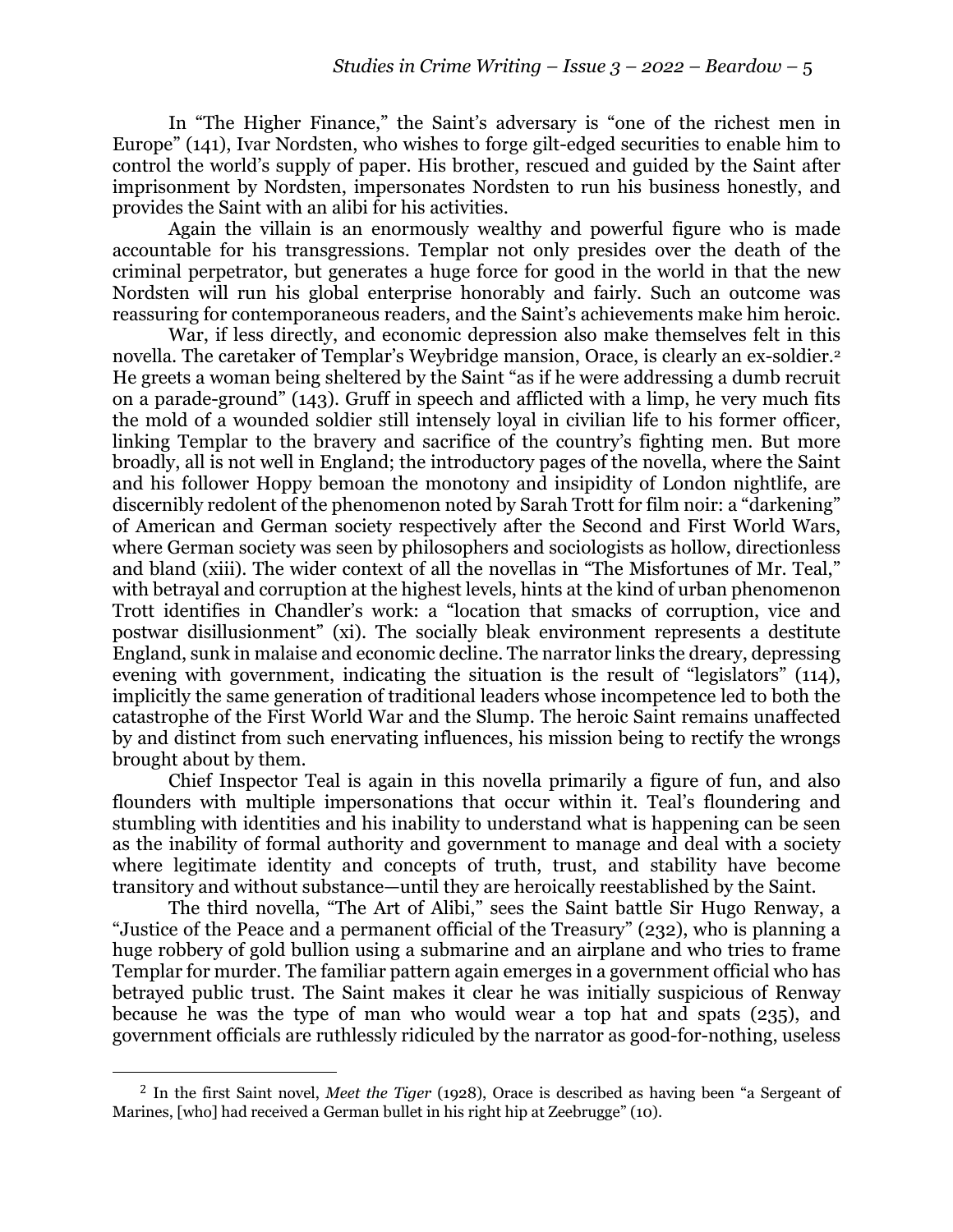idlers (265-66). Like the cowardly Lord Iveldown, Renway is physically and emotionally repulsive, and malignantly cunning. Despite an "air of well-fed smugness" (266), he has a "deadness of flesh" (281) and becomes increasingly unbalanced, manifesting "the unnatural porcine opaqueness of a man whose mind had ceased to work like other men's minds . . ." (279). As with Iveldown, the binary opposition between the malevolence, weakness, and physical repugnance of Renway and the leadership, bravery, fine appearance, and physical strength of the Saint underscore the latter's heroic nature.

Templar's contrast with Renway is probably at its greatest when the latter claims to the disguised Templar that he, Renway, is the Saint (285). The outraged narrator excoriates Renway as "an over-fed, mincing, nerve-ridden, gas-choked, splay-footed, priggish, yellow-bellied, pompous great official sausage" (311). In listing these qualities in Templar's enemy diametrically different from those of Templar himself, the text further develops some of the powerful ideologies discussed earlier: upper class leaders and officials physically and morally inadequate for their responsibilities ("over-fed . . . nerveridden, gas-choked, splay-footed . . . sausage"), uncaring in dainty self-righteousness and condescension towards their constituents ("mincing . . . priggish . . . pompous"), and physical cowards ("yellow-bellied").

War is linked to Renway's perfidy when the Saint, in his guise as an unemployed aviator, complains that he has no work or money because "war heroes are two a penny nowadays" (272), and Renway immediately asks him to join the gang. Orace, Templar's loyal and devoted ex-military servant, again plays a notable role in the narrative, and the air battle between the Saint and Renway that forms the denouement of the novella creates a wartime environment.

Teal's standing as a senior detective is lowered in this novella, and correspondingly the superiority of the Saint over the police and the formal authority of the State are emphasized—not only through the bantering ridicule he endures from the Saint, but also because he himself is the alibi when Renway tries to frame Templar. His later attempt to arrest Templar only results in him being knocked out, gagged, and locked up with his own handcuffs, and he is able to finally capture Renway's gang only with information provided by the Saint. In addition, the Saint's ability to right wrongs more directly and efficiently than the police is highlighted at the beginning of the novella; when Templar and Teal are dining in London, the stolid, plodding, honest policeman is forced to admit that while the Saint's victims have all deserved their fate, he himself is restrained by technicalities: in the words of the Saint, "pulling in some wretched innkeeper for selling a glass of beer at the wrong time, while the man who floats a million-pound swindle gets away on a point of law" (217). At the end of the novella, Teal is blindsided yet again by the Saint with an alibi for another, separate incident.

Overall, then, a major contemporaneous dimension of the Saint's heroism is his function as an ideological palliative for the anger and frustration felt by many readers of the time. The Saint is a leader in an imaginary, black-and-white world who does the right thing by the community; he is good, his enemies are bad, society is redeemed. He condemns and vanquishes upper-class criminals who have betrayed the nation, stepping in where the formal authorities are powerless and mocking their ineffectual efforts, in doing so confirming perceptions of betrayal by the traditional leadership and incompetence in its institutions. He echoes associated community feelings about the misery of the First World War and the culpability of national leaders in this. His comments about police time being wasted on enforcement of petty laws, which are found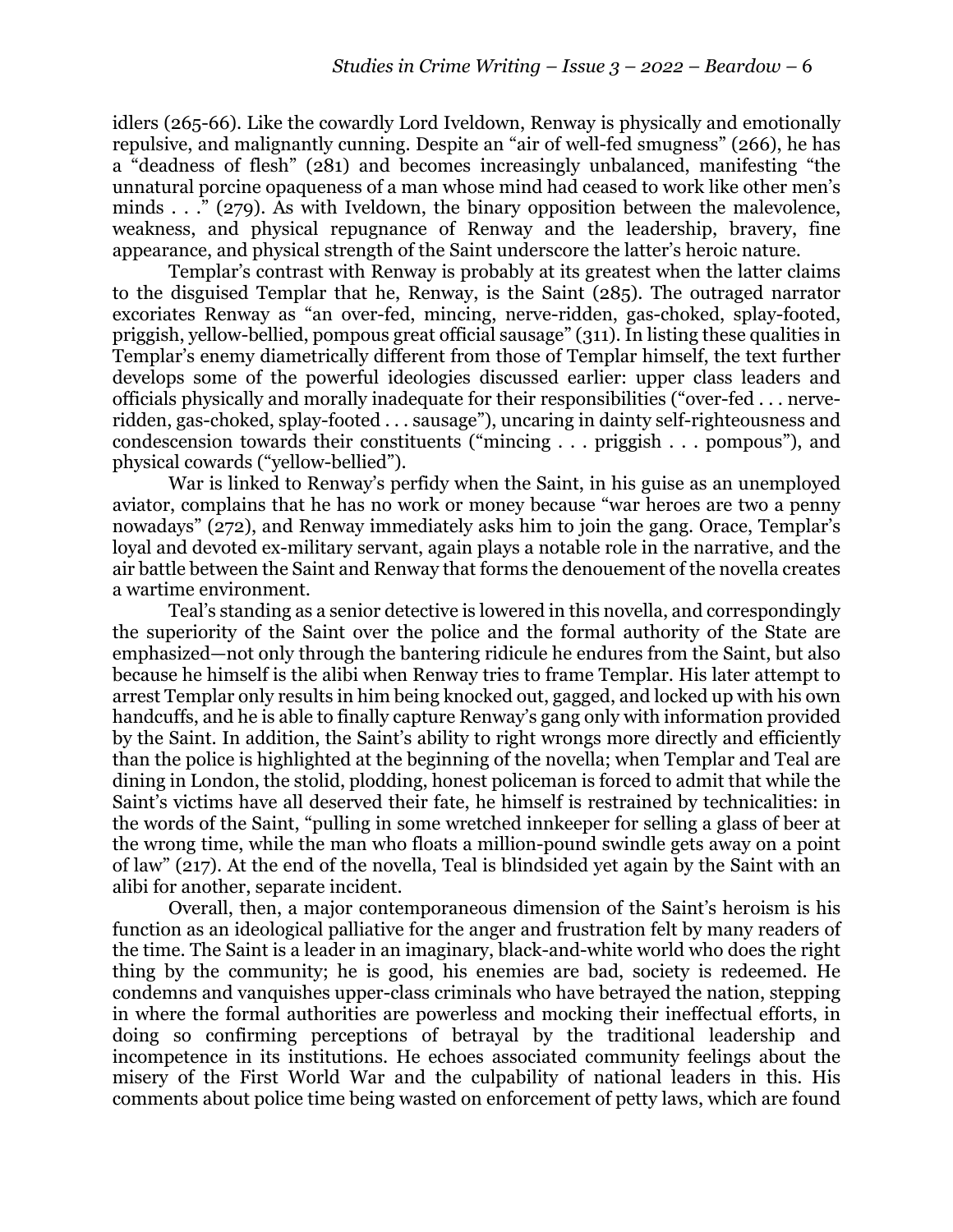in other Saint fictions of the 1930s, undoubtedly struck a chord with readers, and his direct action, mocking impudence, and bright, clever badinage convey an impression of supreme control. His commitment to justice and fairness helps override any reader concerns about him using violence and breaking the law, or overriding the very laws of evidence that he himself uses to avoid prosecution.

All these factors, however, are not the whole story of the Saint's heroism in *The Misfortunes of Mr. Teal*. It has for some time been understood that certain important crime fiction writers of the period, despite an outward appearance of conservatism and nostalgia, are not in fact supportive of the traditional order. The prevailing social order in the work of enormously popular crime fiction author Agatha Christie, for example, while outwardly serene and cozy, is a facade concealing danger, betrayal, and incoherence (Knight 90-91; Makinen 417; Rowland 42). And in her discussion of the way the wartime detective spy novels of Helen MacInnes and Margery Allingham support the concept of intermodernism, Phyllis Lassner questions the assessment of these authors as traditional and nostalgic, noting they are "all too often branded politically and culturally conservative," with their wartime novels "choreographing nostalgic rearguard actions to save Britain's traditional social and ethical order" (115). In *The Misfortunes of Mr. Teal*, however—notwithstanding Templar's iconoclastic outlawry and radical deprecation of English traditional leadership—the novellas construct and define his heroism in an ultimately conservative way.

This is informed by a seeming paradox. Not only is there no textual outcome in the three novellas that threatens or seeks to alter the contemporaneous political and social system in which that traditional leadership resides, but Templar himself is undeniably, by virtue of his appearance, speech, manner, independent wealth, and general circumstances, part of the upper class he and the narrator so intensely denigrate—even more if his characterization is seen in the context of Charteris's wider 1930s fiction. He is handsome and powerful, wealthy, knowledgeable and sophisticated. He always has seemingly unlimited time and resources available for anything he needs to do. His partner Patricia Holm and his companions are always available at his call regardless of time or expense. The epitome of urbanity and refinement, he can move easily in the highest social circles.

This apparent paradox may be compared with the tension and differences between protagonist and text noted by Martin Rosenstock in "Bloody Patterns," his analysis of binary structures in Arthur Conan Doyle's *A Study in Scarlet*. Rosenstock argues that the text "dramatizes a confrontation between romance and scientific, rationalist sensibilities" (pt. 2) and may not wholly sympathize with the protagonist Holmes's empiricist world view.

Unlike *A Study in Scarlet*, however—for which Rosenstock argues that the tension manifested between the Holmesian empirical worldview and the romance embodied by the character Hope, which posits divine agency, remains unresolved—in *The Misfortunes of Mr. Teal the tension is ostensible rather than actual; the paradox can be elucidated.* The aristocratic criminals defeated, mocked, and humiliated by the Saint and the narrator, like the real-life governing class widely perceived as incompetent and morally corrupt, have acted dishonorably. They have abnegated their responsibility by not behaving the way men of their station in life are supposed to behave—administering society paternalistically and wisely, promoting prosperity through legitimate business enterprise, taking responsibility for those below their station. Their downfall at the hands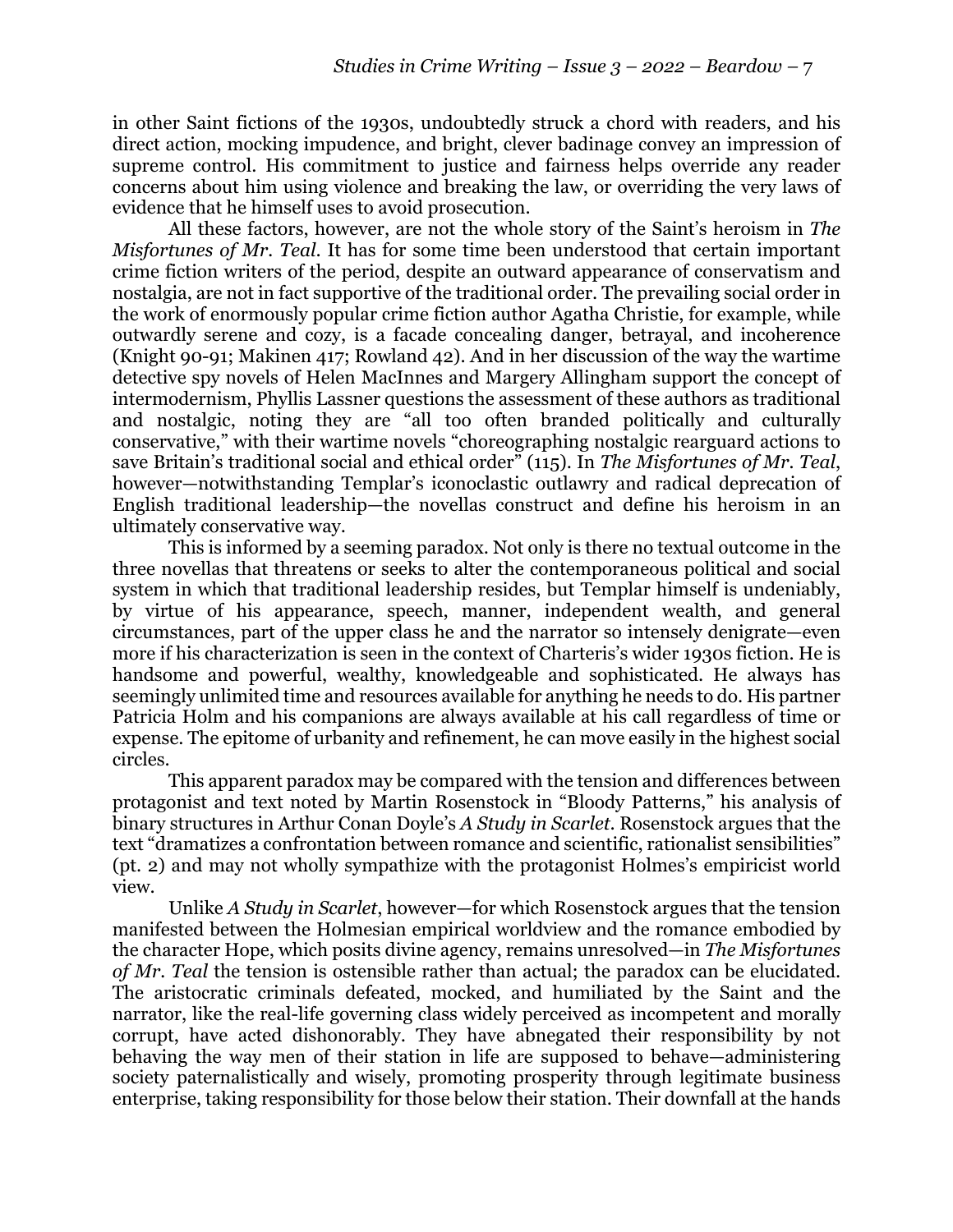of Simon Templar—an upper-class figure equal in standing to the corrupt figures he vanquishes and who, unlike them, adheres to a strong moral and ethical code—revalidates the importance and centrality of that class, represented by Templar, when it does what it is supposed to do. The Saint is no subversive. No matter how repugnantly his enemies are presented or how much he is depicted as deprecating them, the texts indicate that the problem lies ultimately with them as individuals, not with the social order. In "The Higher Finance," Templar replaces the criminal magnate Nordsten with his brother as another magnate who will rule beneficently over his business empire. And it is noteworthy that in "The Simon Templar Foundation," Iveldown and his cronies are not forced to resign and presumably continue in their public offices. The Saint, through his beneficial actions, reaffirms for readers the established leadership of the upper class at a time when, in the real world, it was perceived to have failed in its role. Despite the Saint's iconoclastic comments and actions, *The Misfortunes of Mr. Teal* is ultimately supportive of the existing political and social order—suitably chastened. This is a key ideological message in *The Misfortunes of Mr. Teal* and in much of Charteris's other 1930s work.

It was mentioned earlier that a number of subtle aspects of the narrative, not strident but quietly discernible, further qualify the position of the text in a conservative direction. One is the position of the text on war. In "The Simon Templar Foundation," while the horror and suffering caused by war is undoubted, its impact is also tacitly attenuated by the Saint's own actions. In that novella, in the others in *The Misfortunes of Mr. Teal*, and indeed in all of Charteris's work, Templar is a warrior hero—brave, skilled in combat, knowledgeable of weapons, and willing to take risks—all qualities honed in war, and necessary for victory in war. In an earlier Charteris novel, *The Last Hero* (1930), the Saint and his then companions actually discuss this issue, concluding that while war is evil, they are different from "men and boys who don't want war," and are committed to ideals of glorious battle (46). *The Misfortunes of Mr. Teal* does not go as far as this, but it does intimate that not everything associated with war is bad, and that warrior skills are a positive, admirable quality—especially in "The Art of Alibi," where Templar's highly developed air combat skills and sacrificial bravery are used to defeat the evildoer.

There is also a textual palliation of the metaphorical reference noted earlier to the austere, desolate England encountered by the Saint and Hoppy in "The Higher Finance." In answer to Hoppy's complaint, Templar answers, "You forget that this is a free country, Hoppy" (115). Indeed, in all of his missions and adventures, the Saint frequently utilizes the freedoms of English society—especially in terms of the laws of evidence and legal limitations on police power—to minimize hindrance to his vigilante activities. The text conveys that despite ineffectuality and corruption at the top, the institutions of English society remain valid, even redemptive; it is the incumbent leadership that needs to be expurgated, not the social and political system.

Perhaps the most cogent of the underlying support for established institutions in *The Misfortunes of Mr. Teal*, however, is the subtle mitigation of Chief Inspector Teal as a figure of ineffectuality and ridicule; unsuccessful he may be, but he is not entirely without a nascent power and ability. In "The Simon Templar Foundation," while Templar is away from the flat he shares with his partner, Patricia Holm, Teal and his sergeant arrive with a search warrant. Although Holm attempts to distract him, Teal cleverly turns the tables on her and finds what he is looking for. Certainly, the text makes clear that the absence of Templar is the deciding factor in Teal's victory—Holm constantly asks herself "What would the Saint have done?" (96). But she herself is described as "the companion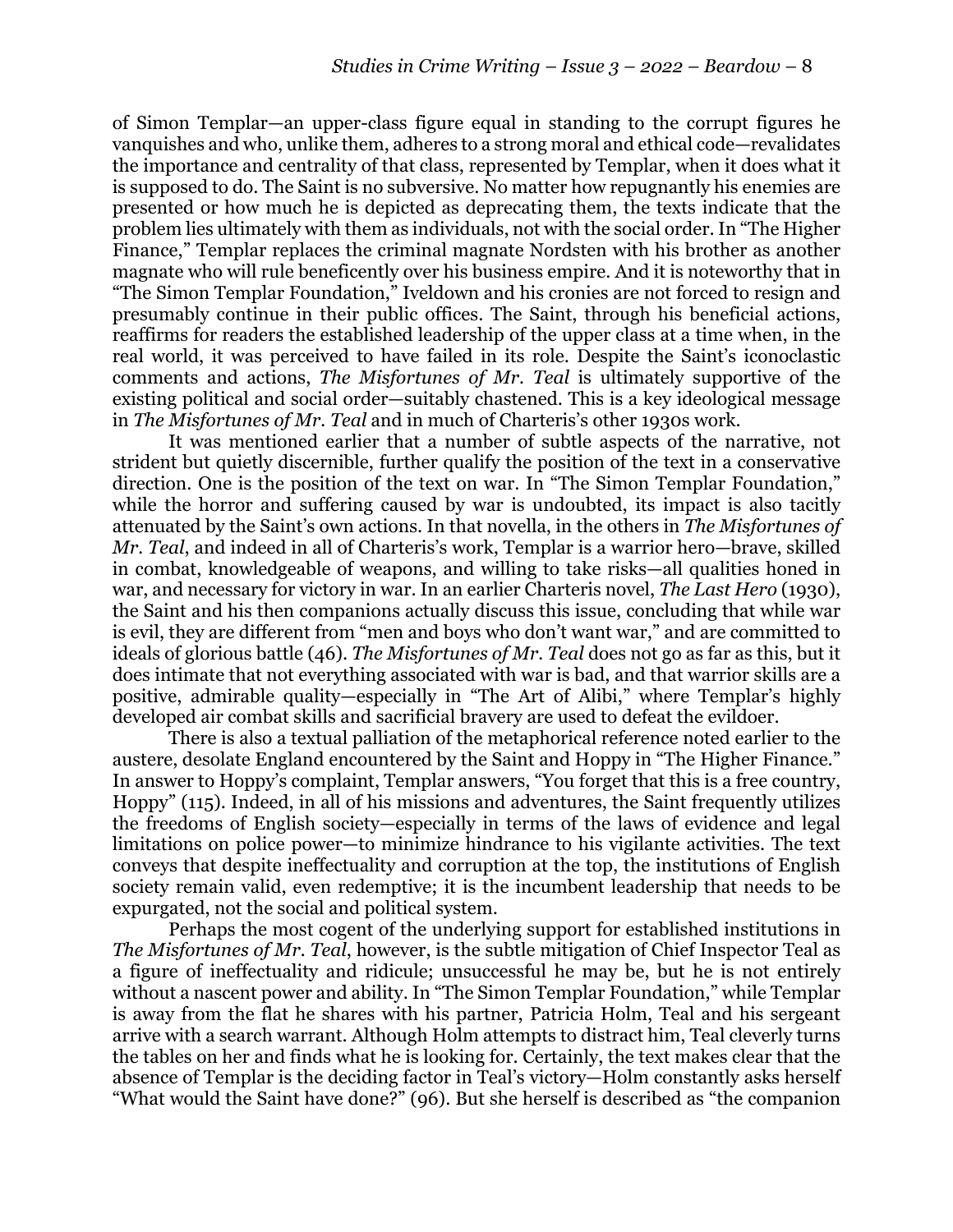in outlawry of a prince of buccaneers," as having "in her blue eyes, so amazingly like the Saint's own, the same light of flickering steel" (94), and even, in "The Higher Finance," she "talks like a man" (185) —a characterization suggesting that Teal's feat is an indirect victory over the Saint himself.

At the beginning of "The Higher Finance," the text hints, with a faint air of menace, at a nascent efficiency on the part of Teal and the authorities. While Templar and Hoppy are waiting outside a nightclub at two o'clock in the morning, Teal suddenly appears, his hand falling on Templar's shoulder. Other big, solid men under Teal's direction quietly materialize out of the gloom, without even the Saint at first noticing: "All at once, without a sound that his unguarded ears had noticed, the deserted street had acquired a population . . ." (119). The text again reminds us that, for all his comical frustrations, Teal—and the State—have the potential to wield decisive power. And in "The Art of Alibi," Teal's humiliation is lessened when he surprises Templar by tracking him down; notwithstanding the Saint's assistance, Teal's opportune arrival ensures that the whole gang is captured. Indeed, the narrator praises Teal in that "whatever his other failings may have been, Chief Inspector Teal was a kind of sportsman. He could take it, even when it hurt" (308). Here Teal, and by implication the State, is not only capable of wielding power efficiently, but can be *trusted* to do so in a fair and just way. Teal's failures are misfortunes, as the title of the book states, and occur because his opponent is the heroic Templar, more able than common humanity; they do not result from incompetence or corruption. The text thus acknowledges, in a quiet, understated way, that the State and established authority do have a capacity for wisdom and power.

The text's redemption and revalidation, rather than repudiation, of the concept of established, upper-class leadership; its mitigation of criticism of established authority; and its presentation of military skills in a positive light are rooted in further key ideologies extant in contemporaneous British society—a situation that establishes the Saint's heroism even more firmly in that society. The anti-war sentiment of the day, for example, as expressed in the promulgation of many positions and demands on the prevention of war, in contemporaneous war literature, and in moves at the international level in the pursuit of future peace, were mostly predicated on the egregious nature of war; revolutionary pacifist perspectives that pursued total disarmament were not central to the movement, with individual soldiers who had fought bravely rarely criticized and across society usually acclaimed. Templar's warrior skills, an integral quality of the Western warrior hero, substantially contributed to his popularity and heroic standing.3

More broadly, the Saint's nature and circumstances aligned with nonrevolutionary expectations of leadership and society. Despite substantial inequalities in wealth and opportunity, it was always unlikely that in Britain there would be an extreme response, as in Germany. There had been no calamitous defeat to generate grievances, and the impact of the Slump was neither as severe nor as prolonged as in Germany and the United States; nor was it exacerbated through being preceded by a spectacular boom. There was never any mass backing for the extremist British Union of Fascists or the British communists; both were largely irrelevant to mainstream politics. Stevenson and Cook argue that the importance of rising living standards for those in work, uncertainty

 $3$  The high popularity of the "Bulldog" Drummond novels at this time is telling; Drummond and his friends, like the Saint, are vigilantes, but function essentially as a military unit, openly and aggressively flaunting their military experience and soldierly skills.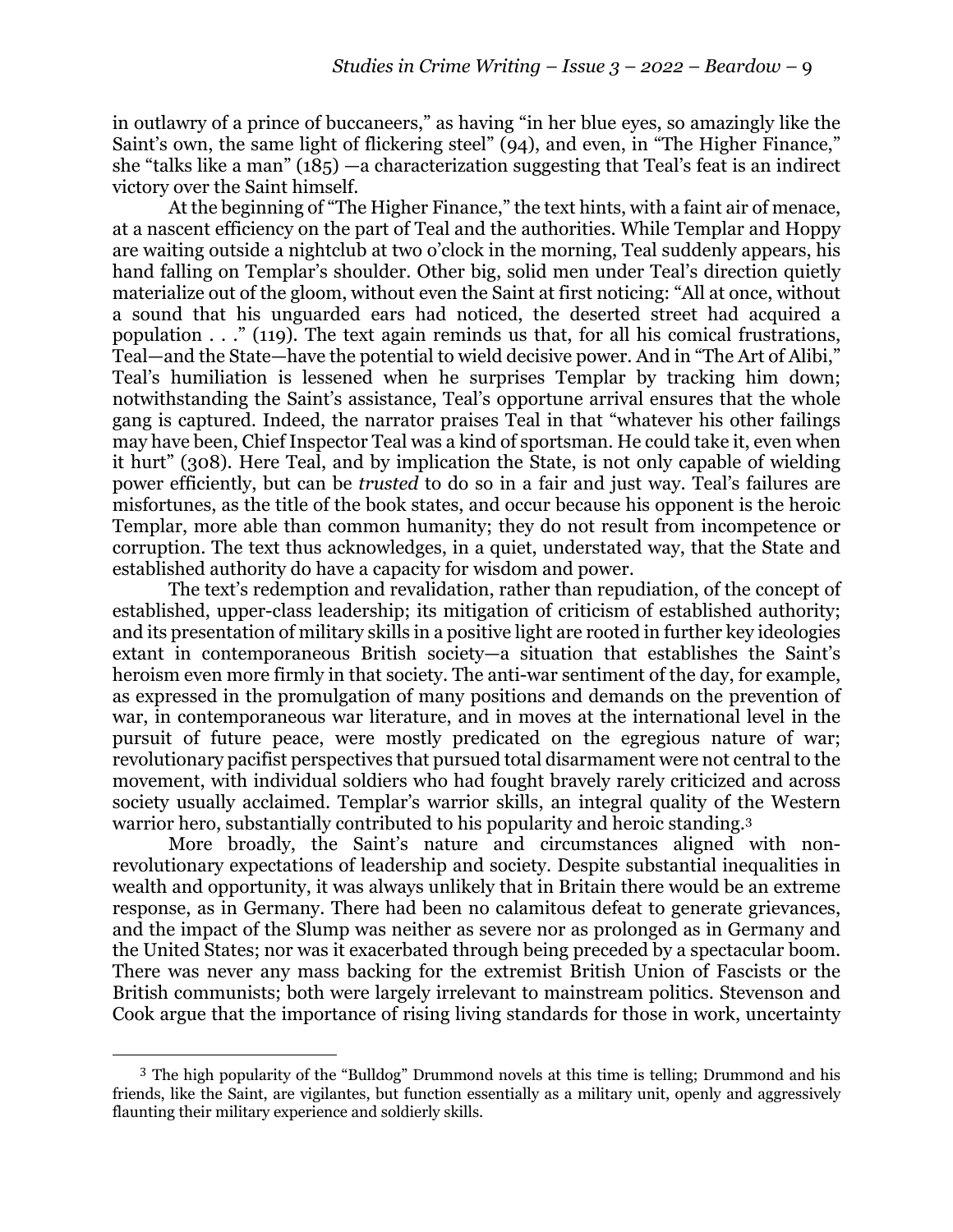about what action to take, geographical dispersal and isolation of the most depressed areas, the provision of unemployment relief and the conservatism of British society constrained political extremism (ch. 14). Martin Pugh notes that "after 1918 the Labour leaders . . . enthusiastically endorsed the monarchy and the Empire" (90), and in his analysis of the reasons why a mass Marxist, proletarian movement did not occur in Britain, McKibbin points out that both the Crown and parliament possessed an ideological hegemony. The acceptability of this to the working class "underwrote the existing status-order and preserved the country's institutions and class-system more or less intact" (*Ideologies* 17).

In his study of the English people, Stephen Haseler argues that the role of the Crown, combined with working class deference and an established belief in inequality on the part of the rulers, has historically limited the idea of political authority resting with the people: "class hierarchies simply couldn't allow the national culture to be anything else than an expression and celebration of the culture of its ruling classes" (69). In the 1930s, despite widespread dissatisfaction with the perceived shortcomings of the authorities and of traditional leadership, strong feeling did not focus on revolutionary change or abolition of the traditional governing class, but rather on issues of justice, fairness, and competence in government. There was no real challenge to the existing social and political system, reflecting the predominance of apathy and fatalism over revolutionary sentiment (Stevenson and Cook ch. 14). Acceptance facilitated tolerance of the existing order, inhibited political extremism, and ultimately legitimized support for reform through less radical solutions. The fictional corrective actions of Simon Templar, with their attendant qualifications as discussed above, embody these contemporaneous ideological expectations and accordingly heightened his popular appeal as a hero.

In stark contrast to the harsh criminality of his opponents, the Saint conveys a satisfying and comforting aura of ruling-class protective power, of a beneficent master who can be relied upon to put things right. His wealthy, luxurious lifestyle was not offensive to those who could never hope to attain it because such a lifestyle was seen as appropriate for a ruling-class hero. His power, wealth, and status, and facilities like his large, private mansion hidden away near Weybridge in one of the most exclusive parts of England, with its idyllic setting, spacious luxury, fortress-like nature, and secret spaces, impart a feeling of strength and resourcefulness, of preparedness and capability that can be relied on.

It is probably not going too far to suggest that his actions amount to a type of *noblesse oblige*—the idea that privilege entails responsibility and that a noble ancestry requires honorable behavior (*OED Online*). Like the medieval knight-errant who looked to the welfare of the weak, the Saint battles for justice for the powerless and underprivileged. In addition to his special abilities, he has the power that his wealth and class status provide, facilitating his ability to confront evildoers of high social standing and render them accountable.

The Saint of 1930s Britain battles the monsters of the era and fights for justice in a troubled world. While his heroism ultimately derives from many sources and influences, the events, circumstances, and ideologies of 1930s Britain shaped that heroism in a way that graphically defined the character for millions of readers at that time and into the future.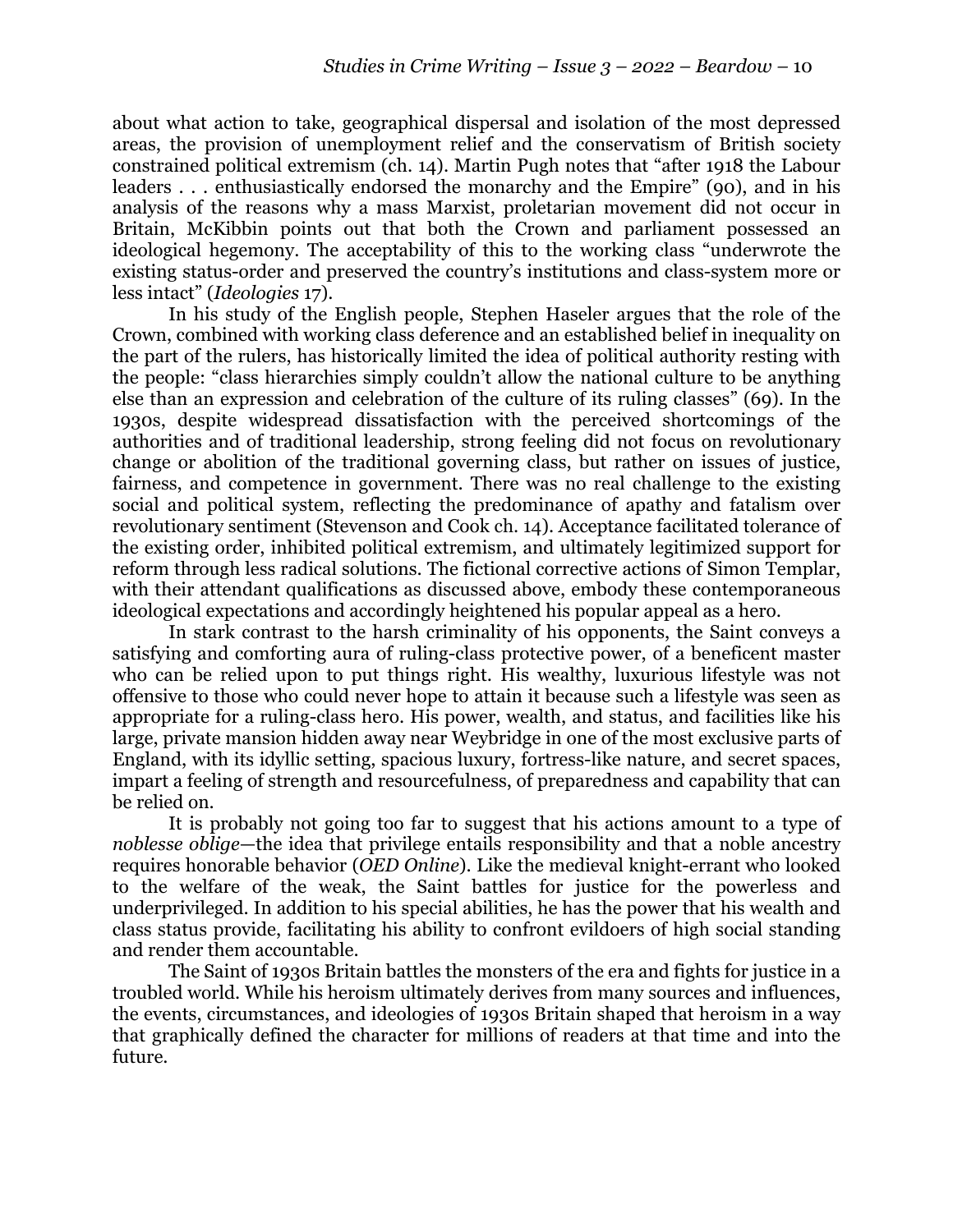## **Works Cited**

- Adkins, Arthur W. H. 1960. *Merit and Responsibility: A Study in Greek Values*. Chicago: U of Chicago P, 1975. Print.
- Beardow, Ted. "The Empire Hero." *Studies in Popular Culture* 41.1 (2018): 64-90. Print.
- ---. "Parallel Lives, Parallel Worlds: Leslie Charteris and 'The Saint.'" *Clues: A Journal of Detection* 35.2 (2017): 69-77. Print.
- Carroll, John. *The Western Dreaming*. Sydney: HarperCollins, 2001. Print.
- Charteris, Leslie. *The Last Hero*. 1930. London: Hodder and Stoughton, 1948. Print.
- ---. *Meet the Tiger*. London: Ward Lock, 1928. Print.
- ---. *The Misfortunes of Mr. Teal*. 1934. London: Hodder and Stoughton, 1936. Print.
- Doyle, Christopher. "Reluctant Heroes, Ambivalent Patriots: Eric Ambler, Graham Greene and Middlebrow Leftist Thrillers 1932-1945." Diss. Sheffield Hallam U, 2018. Print.
- Engelbrecht, H. C., and F. C. Hanighen. 1934. *Merchants of Death: A Study of the International Armament Industry*. London: Routledge, 1935. Print.
- Goldring, Douglas. *Pacifists in Peace and War*. London: Wishart, 1932. Print.
- Grandy, Christine. *Heroes and Happy Endings: Class, Gender and Nation in Popular Film and Fiction in Interwar Britain*. Manchester: Manchester UP, 2014. Print.
- Greenwood, Walter. *Love on the Dole*. 1933. London: Vintage, 1993. Print.
- Harvey, Arnold D. *A Muse of Fire: Literature, Art and War*. London: Hambledon Press, 1998. Print.
- Haseler, Stephen. *The English Tribe*. London: Macmillan, 1996. Print.
- Kendrick, M. Gregory. *The Heroic Ideal: Western Archetypes from the Greeks to the Present.* Jefferson, NC: McFarland, 2010. Kindle.
- Knight, Stephen. *Crime Fiction Since 1800*: *Detection, Death, Diversity*. 2nd ed. London: Bloomsbury Publishing, 2010. Print.
- Korte, Barbara, and Stephanie Lethbridge, eds. *Heroes and Heroism in British Fiction Since 1800: Case Studies.* Basingstoke: Palgrave Macmillan, 2017. Print.
- Lassner, Phyllis. "Under Suspicion: The Plotting of Britain in World War II Detective Spy Fiction." *Intermodernism: Literary Culture in Mid-Twentieth-Century Britain.*  Ed. Kristin Bluemel. Edinburgh: Edinburgh UP, 2009. 113-30. Print.
- McKibbin, Ross. *Classes and Cultures: England 1918-1951*. Oxford: Oxford UP, 1998. Print.
- ---. *The Ideologies of Class.* Oxford: Oxford UP, 1990. Print.
- Makinen, Merja. "Agatha Christie (1890-1976)." *A Companion to Crime Fiction*. Ed. Charles J. Rzepka and Lee Horsley. Chichester: Wiley-Blackwell, 2010. 415-26. Print.
- Mills, Rebecca, and J. C. Bernthal, eds. *Agatha Christie Goes to War.* New York: Routledge, 2020. Print.
- *OED Online.* Oxford UP, 2020. Web.
- Orwell, George. *Down and Out in Paris and London*. 1933. London: Penguin, 2001. Print. ---. *The Road to Wigan Pier*. 1937. London: Secker & Warburg, 1959. Print.
- Pugh, Martin. *We Danced All Night: A Social History of Britain Between the Wars*. London: Bodley Head, 2008. Print.
- Remarque, Erich Maria. *All Quiet on the Western Front*. 1929. Trans. A. W. Wheen. New York: Barnes & Noble, 2002. Print.